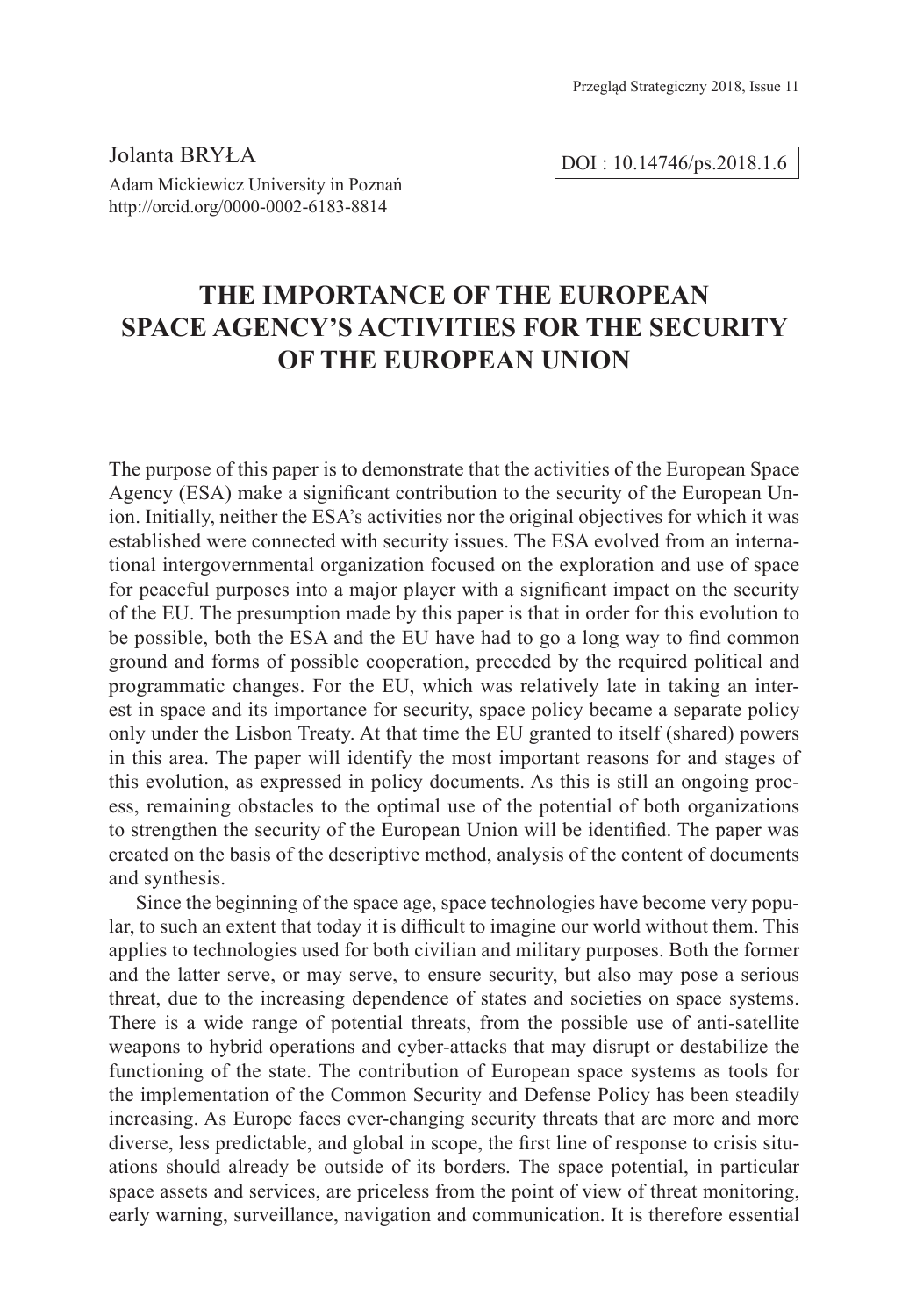for the European Union to ensure independent access both to outer space and to the technologies that provide the best opportunity for rapid assessment of the situation, quick decision-making and the effective conduct of operations. The European space infrastructure is expected to fulfill EU's security related needs. This system of information on the situation in outer space is known as the Space Situational Awareness (SSA). One also cannot overestimate the strategic importance of the space sector, which increases the security of countries developing it, as an instrument to support technological innovation. However, this aspect, as well as the impact of space policy on a full-scale pro-innovation policy accelerating the technological development of the economies of modern states and the importance of space policy will not be analyzed in this paper.

Countries with advanced space programs (the USA, Russia and China) make the most use of the space medium for security purposes, resulting, *inter alia*, in increased competition between them. However, while the US seeks to gain the advantage in space in order to ensure unhindered access to outer space in all circumstances, while at the same time being able to deprive its opponents of this opportunity (without ruling out the possibility of outer space weaponization in the future) (*U.S. National*, 1996: 4; *National Space Policy*, 2006; *National Space Policy*, 2010: 14), Russia and China are more in favor of strengthening multilateral mechanisms to prevent the placement of weapons in space. Space policy and its objectives are reflected in the military/space strategies of these countries.

Against this background, the European Union emerged as a relatively young space player, with, however, significant potential and resources, as well as advanced space infrastructure. Despite the fragmentation of EU space activities between different agencies, organizations and individual countries, the EU also has shared interests in this field, progressively pursuing autonomy in its space programs (becoming independent from both the US and Russia) (*Dokument roboczy*, 2008: 6), the prevention of the outer space weaponization, and the adoption of an international regime governing states' activities in space (Bryła, 2015b). As the EU strives to obtain this status, the European Space Agency has a special role to play. While the ESA, by its very nature, from its very beginning has dealt with space, security issues were not part of its remit or field of interest. At the same time, the EU did not deal with space at all, with only some of its member states having national space programs. Therefore, for both entities, the need to adapt to new, rapidly changing needs and circumstances was both a political and an organizational challenge.

The European Space Agency was founded with a Convention signed in Paris on May 30, 1975, following the merger of the European Space Research Organization (ESRO) and the European Launcher Development Organization (ELDO). It is an international, intergovernmental organization dedicated to implementing a joint European program for the exploration and exploitation of outer space. Its operations cover a wide range of activities, including astronautics (astronomy and astrophysics), Earth observation, telecommunications, navigation, manned and unmanned space flights, launchers and meteorology, as well as research and development in all these fields. Its activities also include supporting the development of modern and competitive industry in member states (*Space security*, 2016: 71).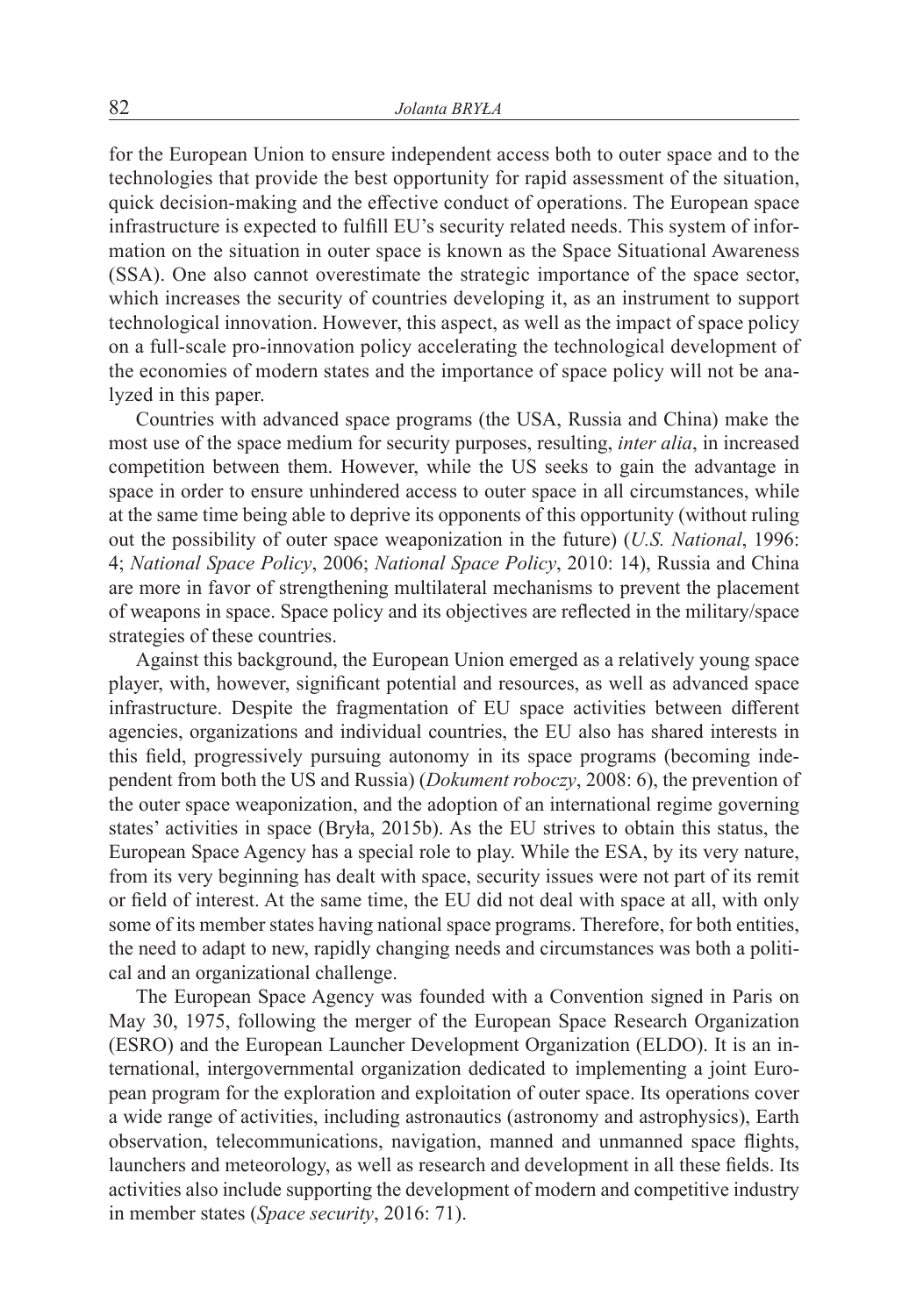The activities of the ESA are aimed at expanding knowledge about the Earth and its immediate environment, the Solar System and the Universe, as well as developing space exploration technologies and promoting European industry, but also at enabling its economic exploitation. In addition, the organization coordinates the various objectives of member states' national space policies. While the Agency is fully independent, it does work closely with the European Union, alongside which it implements the main guidelines of the space strategy. The Agency's main objectives are: to conduct activities on outer space research and exploitation for scientific purposes; to develop and implement a long-term European Space Policy, to make recommendations on the purposes of space activities and to coordinate national space policies; to coordinate the European Space Program with national programs and to integrate national programs into the European Program; to develop and implement an industrial policy in the space sector within the framework of its own programs; and to make recommendations for coherent policies in this field to member states (*Convention*, 2003: Article II).

The management of the ESA's resources is based on the Geographical Return principle, whereby industrial contracts are distributed in such a way that contracts with a value close to a country's contribution to the ESA budget are placed with companies from that particular country (the rate of return on a contribution is around 90%). This is to encourage countries to allocate more resources to this purpose than they would have done otherwise. The Agency operates in a flexible manner, so that it can meet the expectations and needs of member states. Some countries are interested in carrying out large-scale activities (e.g. France and Italy), while others, for various reasons (e.g. different political priorities, lack of sufficient resources, etc.), participate in the Agency's programs to a more limited extent.

The ESA runs two types of programs: mandatory and optional. All member states are obliged to participate in the mandatory programs, which are financed by the individual member states' contributions in proportion to their gross domestic product (GDP). This includes, *inter alia*, space exploration and the construction and use of equipment for space exploration. Optional programs are financed by the participating countries. Participation is determined in negotiations on a program-by-program basis. The scope of the optional programs is not clearly defined. Optional programs are related to, among others, observation of the Earth and objects in its vicinity, telecommunications, satellite navigation, and space transportation. They also include the development of a European space launcher and programs for practical applications of space technologies (*Europejska*, 2017). The ESA does not seek to carry out operational activities – once the systems have been developed to a level at which they can enter the practical application phase, the Agency hands them over to related organizations which are responsible for maintaining, operating and developing the systems further (often in cooperation with the ESA), and for running an appropriate commercial policy. These organizations include Arianespace, which is responsible for the use of the Ariane launcher, Eutelsat, which is responsible for telecommunications, and Eumetsat, which is responsible for meteorological satellites.

In the case of space activities, science, technology and security are closely intertwined, while space technologies often have dual civilian/military applications. Decisions on how to use outer space are therefore political in nature, which has an indi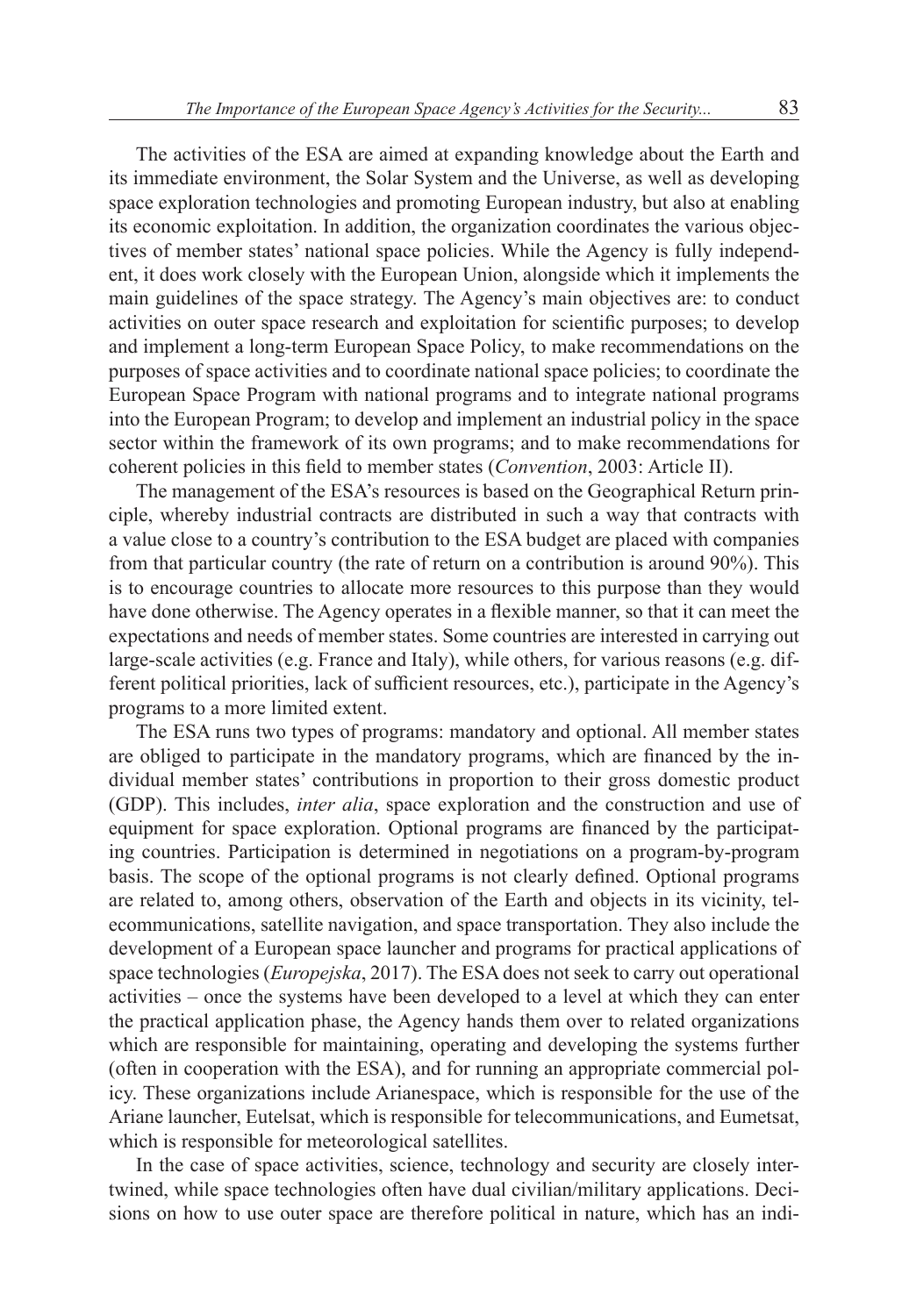rect impact on international peace and security. The example of many countries so far shows that the security sector is the most prolific user of satellite systems, often even determining the direction of their development. Technologies created and developed for the military sector in due course find civilian applications, e.g. Earth observation techniques, related to the development of aviation, or GPS satellite navigation (*Sektor*, 2017).

The relationship between space and security is becoming increasingly important as most of the data and information used in the military and security sector is provided by space systems. As underlined by the European Commission in its document *EU Space Industrial Policy Releasing the Potential for Economic Growth in the Space Sector*, "these systems and services guarantee the independence and security of the EU" (*Communication*, 2013: 3). Developing space potential helps to improve both the external and internal security of the European Union. The demand for satellite services for military and security applications has increased in recent decades due to the growing participation of European military and security forces in foreign expeditionary missions (operations in Afghanistan and Libya, peacekeeping and peace enforcement, as well as humanitarian missions under the Common Security and Defense Policy, etc.). On the other hand, elements of existing space infrastructure are vulnerable to destruction or damage caused both by natural phenomena and by man-made objects (deliberate or unintended). Only a few countries have the technology to respond to some of these threats, and the lack of EU coordination mechanisms for such endeavors makes the protection of EU space infrastructure highly dependent on the resources and goodwill of non-EU countries (Bryła, 2015a).

As the emerging threats are not purely military in nature, they cannot be countered or combated by military means alone. Space technologies can support security in terms of both risk management and dealing with emerging threats. The EU wants to be able to act at all stages: risk prevention, early warning, crisis management, and helping victims of disasters. Space assets can provide the necessary flexibility to respond, thanks to satellites dedicated to telecommunication (communication), navigation (positioning) and electronic intelligence (reconnaissance and surveillance). Once in orbit, these systems become critical infrastructure that requires full protection against both deliberate and unintended threats. The objective of achieving 'security in space' can only be attained by developing a Space Situation Awareness to track possible threats to both space assets and ground systems. In order to guarantee both 'security from space' and 'security in space' and to develop European and national space policies, it is essential to have the autonomous capability to send objects into space. In this regard, the EU is working hard to make itself independent from the US and Russia.

The initial lack of involvement of the ESA in security and defense matters (as provided for in its Statute) in recent years has been giving way to ever closer cooperation with the EU in this field. The Agency has created a legal framework to cope with its increasing security requirements, is increasingly involved in ensuring cyber-security and, together with the European Defense Agency (EDA) and the European Commission, is developing ways to strengthen its strategic independence in the field of critical space technologies. However, before the ESA became an important part of the network of actors responsible for various aspects of security in the European Union member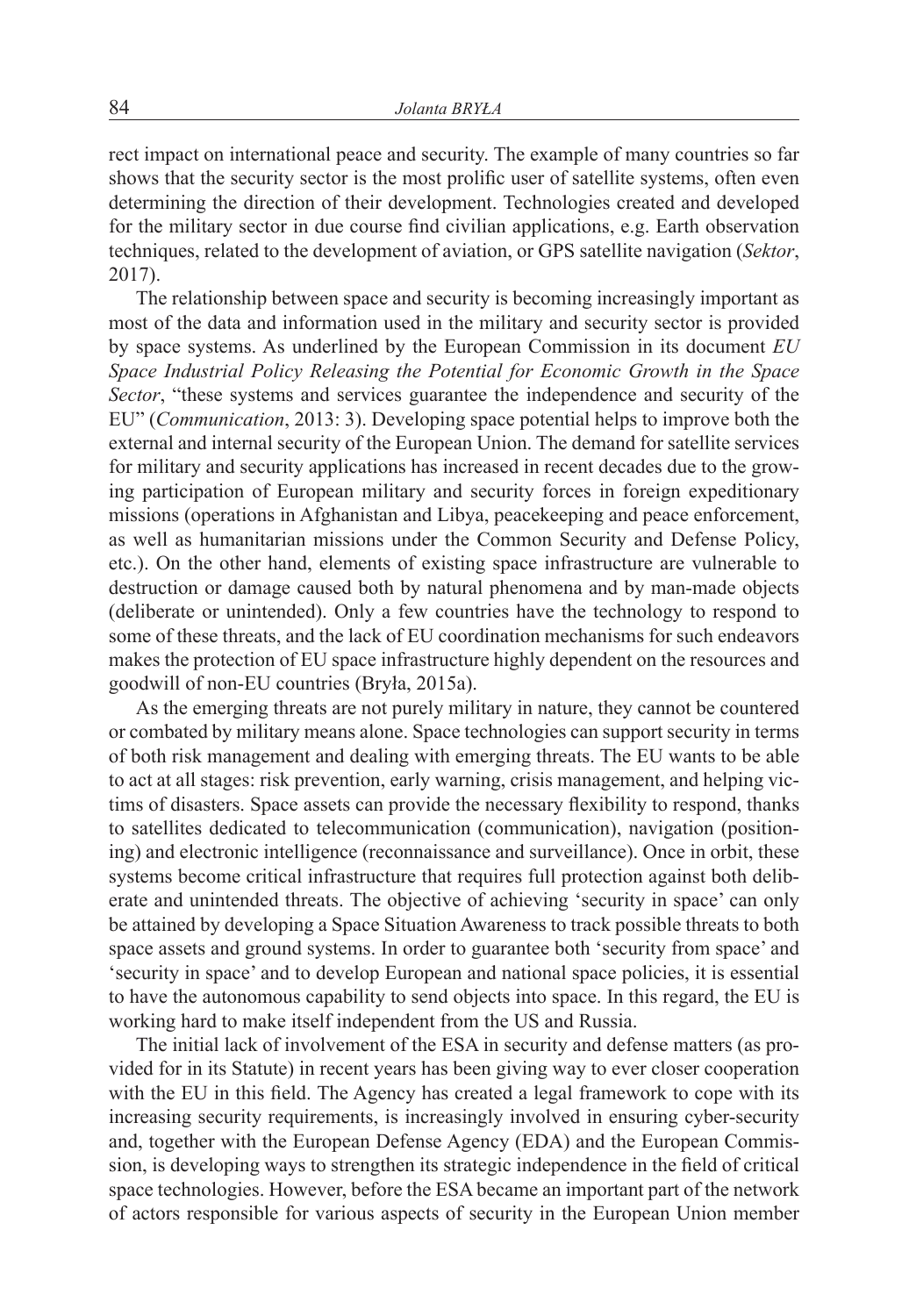states, it had to find a formula in which the above could be performed by an international intergovernmental organization which, in principle, should deal exclusively with matters of science and space exploration for peaceful purposes. The European Union, in turn, had to integrate outer space into its security policy.

What follows describes the key phenomena and events that triggered the process of rapprochement of these actors, and the documents that reflected it.

**I.** The dynamic changes taking place in the security environment of the European Union, including the emergence of new phenomena identified by its members as threats, led gradually to them being reflected in EU documents. A change in the nature of many threats, and the emergence of diverse new ones (internal and external, regional and global, civilian and military, natural and man-made), required, first of all, the precise identification of these threats, followed by the development of strategies to counter them, and the gathering of the necessary tools to counteract them. The evolution of the main strategic documents related to the security of the European Union reflected the process of these changes.

The European Security Strategy of 2003 takes a broad approach to security. Objectives arising from this strategy include peacekeeping operations, protection of critical infrastructure and common external borders, prevention of the proliferation of weapons, and verification of agreements (*Dokument roboczy*, 2008: 2). While this strategy identifies five key threats, i.e. terrorism, the proliferation of weapons of mass destruction, regional conflicts, the collapse of statehood, and organized crime (*European Strategy*, 2003), in 2008 cybersecurity, energy security and climate change were added (Czachór, 2010: 32). By 2010, cybercrime, cross-border crime, violence itself, and natural and man-made disasters were added to the list of key threats (*Strategia bezpieczeństwa*, 2010: 13–14). In 2015, terrorism, cross-border crime and cybercrime were again among the priorities (*Europejska agenda*, 2015: 2). With the evolution of the landscape of threats, in the new EU Global Strategy on Foreign and Security Policy of 2016 the list was expanded to include hybrid challenges and threats, and management of external borders (*Wspólna wizja, wspólne działanie*, 2016: 7). Such a wide range of global challenges and catalogs of threats requires a diversified set of instruments and response capabilities. The European Union has long considered the capacity to respond comprehensively to security threats a priority, recognizing that complex and interdependent challenges require action on multiple levels, and, in the longer term, the management of crises and efforts to address their root causes.

**II.** The growing importance of outer space for national politics, economies and security has resulted in the need to protect the EU's space assets. In today's security environment, which is characterized by an increase in unconventional threats (terrorism, cross-border organized crime, the proliferation of weapons of mass destruction), countries need to be aware of what is happening in their immediate and more distant environment, and remain capable of acting effectively. This would be impossible without the extensive use of satellite techniques, starting with satellite observation, through the monitoring of borders and international developments, to early warnings about non-typical phenomena or activities and techniques supporting foreign missions, improving command capabilities, or facilitating data collection and analysis. The increasing use of satellite techniques in rescue operations and crisis management is also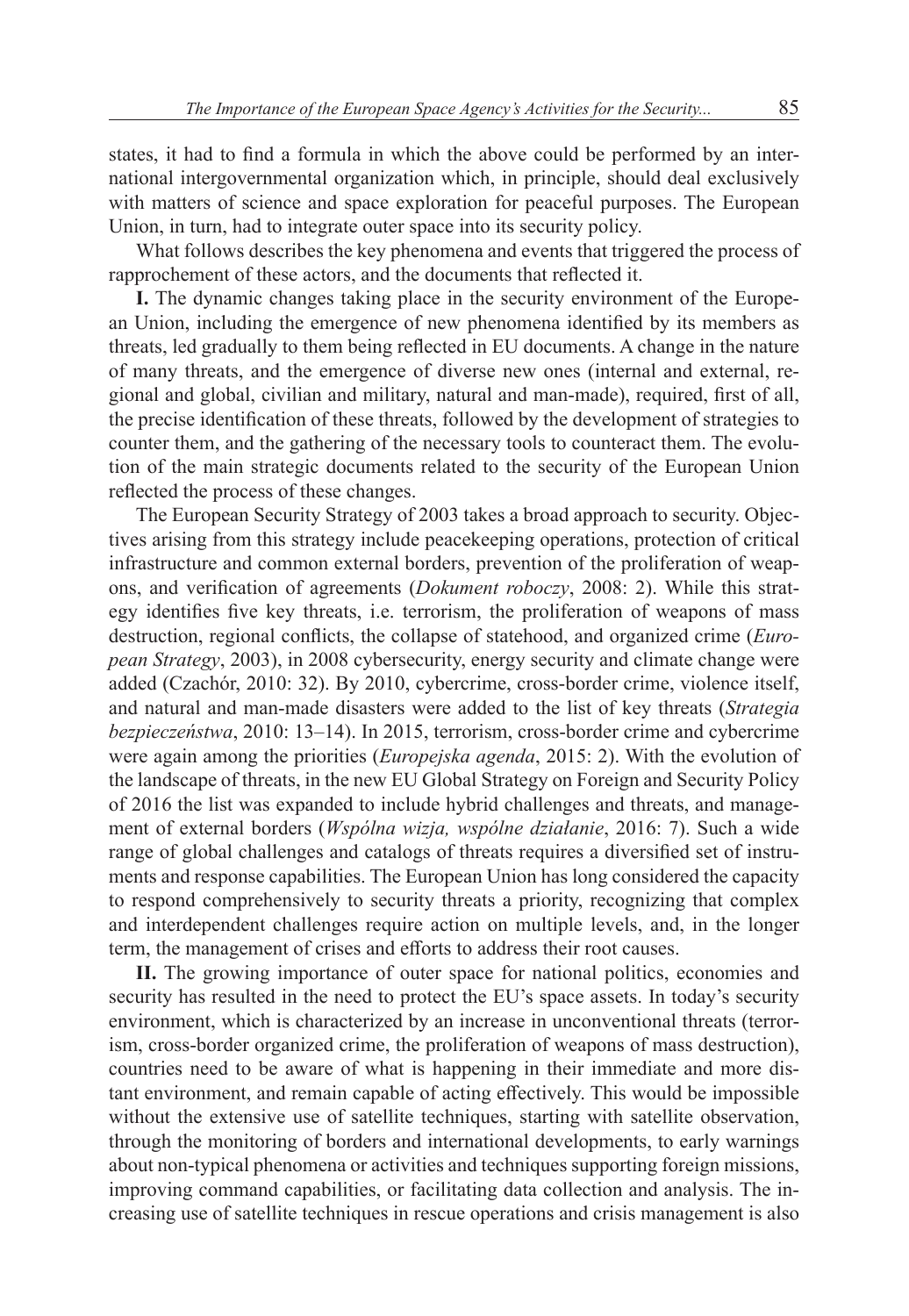important. As a result, outer space is inevitably becoming another area of international struggle, as are the areas of land, sea, air and cyberspace.

**III.** For the European Communities, and subsequently for the EU, space has remained for a very long time exclusively the domain of research and scientific development, with little political relevance. Only new trends, both qualitative and quantitative, which emerged with the end of the Cold War have forced this approach to change. Space systems have begun to be perceived as powerful tools to achieve a wide range of objectives in different fields of security (economic, social and environmental). At the same time, the number of countries and commercial actors involved in space activities has increased, while new applications have proven to go far beyond the achievement of political objectives characteristic of the Cold War period. In an effort to increase the security of its members by becoming independent from external actors (notably the US) in terms of space infrastructure, the EU has been systematically developing its own, which paradoxically makes it more sensitive and vulnerable to threats, increasing the demand for the protection of space assets. This is even more important as, at the same time, the economic dependence of EU citizens on space services is also increasing. Despite the above, for a long time, most EC/EU security documents have not highlighted the link between security and space, and the strategic, political and military importance of space practically has not been taken into account at all. Rather, the focus has been on scientific programs in space and civilian applications which are within the scope of the ESA. The European Union itself did not have any jurisdiction over space activities. The gradual shift taking place in this area is best illustrated by the evolution of the content of the main strategic documents relating to EU security.

**IV.** In the next phase, the EC/EU started to integrate space into its policies and documents (programmatic evolution) and assigned itself powers related to space and space policy. While cooperation in the field of space policy in Europe has been ongoing since the 1960s, it is only since the 1980s that the European institutions have begun to adopt key documents contributing to the development of a coherent European space policy. One of the first of these documents was issued by the Commission of the European Communities on July 26, 1988, on a common approach to the field of space. Since then, the Communities' political and legal *aquis* has been steadily growing, demonstrating the growing interest of the European institutions in matters of outer space. This was reflected, *inter alia*, in the adoption of a number of important documents defining the framework for the joint space activities of the two organizations. The most important of these are specified below.

**1.** *Communication of the European Commission of 27 September 2000 Europe and Space: Turning to a new chapter*, announcing the creation of a coherent European space policy (*Europe*, 2001).

**2.** *Council Resolution of 16 November 2000 on a European space strategy* (*Council*, 2000). Under the above, on March 2, 2001, the EU and ESA established the Joint Task Force (JTF) on the European Strategy for Space, which implemented the guidelines of the strategy, such as increasing the use of space potential to benefit for the market and industry. The document also highlights the importance of ensuring Europe's independent access to space for its political position on the international scene. The resolution sets out two main lines of action for the EU: the development of the European satel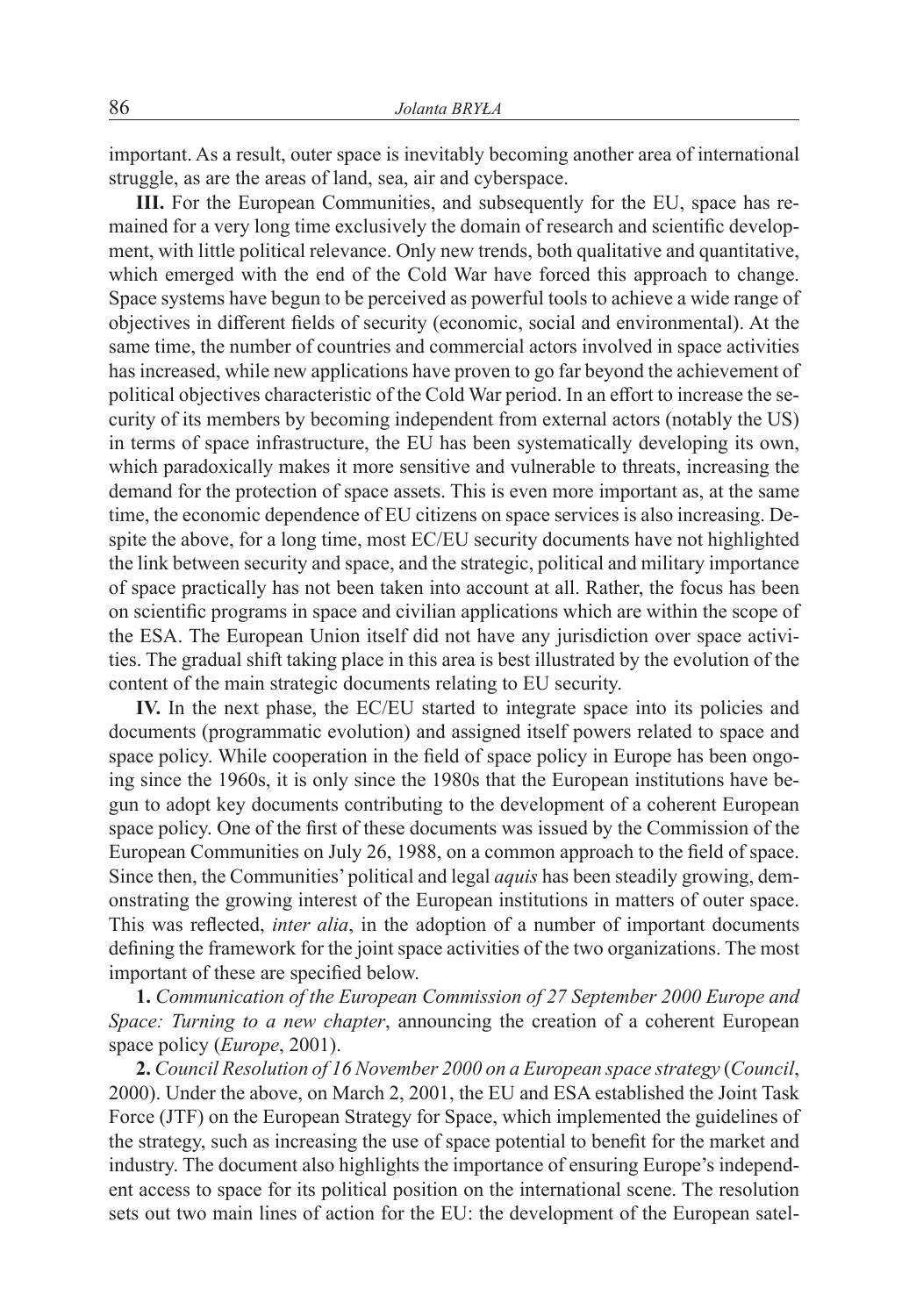lite navigation system Galileo, and work on the development of an independent Earth observation system (GMES).

**3.** A document adopted by the European Commission on December 7, 2001 entitled *Towards a European space policy*. *The European Commission and the European Space Agency Joint Task Force report* (*Towards*, 2002), in which the Commission stressed the need to integrate the space sector into a broader pan-European political and economic strategy. The EU has recognized that, given the wide range of potential applications, space activities should be the subject of a separate policy.

**4.** In response to the European Parliament's demand, voiced in July 2002, for a White Paper on Space, the European Commission, in cooperation with the ESA, published a groundbreaking document in 2003 – *Green Paper. European Space Policy* (*Green*, 2003). The *Paper* provides an overview of the top space policy issues developed jointly by the Commission and the ESA within the Joint Task Force framework since 2001. Particular emphasis is placed on the need to raise awareness of the strategic and political importance of space for the EU, and to launch a debate on space policy involving all stakeholders.

**5.** In November 2003, the European Commission published the *White Paper. Space: a new European frontier for an expanding Union. An action plan for implementing the European Space policy* (*White*, 2003). This document defined the areas of EU space activity and postulated expenditure related to different scenarios. It was preceded by a several-year-long debate on whether the EU (unlike the ESA) should take a leading role in the development of a European space policy. Space was identified as strategically important for the independence of the European Union, the creation of new jobs, and competitiveness. In order to achieve its objectives, the EU had to develop and implement its own space policy. Space activity was inscribed into the emerging Constitution for Europe.

**6.** The need for closer cooperation between the European Space Agency and the European Union led to the conclusion of a Framework Agreement. In 2003, the ESA initiated work on Space and Security Policy in Europe as part of its General Studies Program. However, the evolution of the Common Foreign and Defense Policy and the European Security and Defense Policy required a more integrated approach to security. To this end, the European Union and the European Space Agency agreed to strengthen their contacts by signing a Framework Agreement in 2004 (*Framework*, 2004), on the basis of a decision of the Council. The two organizations sought to establish a coherent space policy that would meet Europe's needs and aspirations, and strengthen its position in the world. The aim of the space policy was to ensure the development of industry and scientific research, and the best possible use of the opportunities offered by space technologies to strengthen the competitiveness of the European economy.

**7.** The development of a single EU space policy required the setting of priorities. Therefore, in 2005, the European Commission came to the conclusion that space was becoming "a key element of the EU's top policies" (*Communication*, 2005: 5). As a result, more attention was given to the security of the space environment, while space assets themselves acquired strategic importance as vital tools of the military and economic power of states, requiring protection.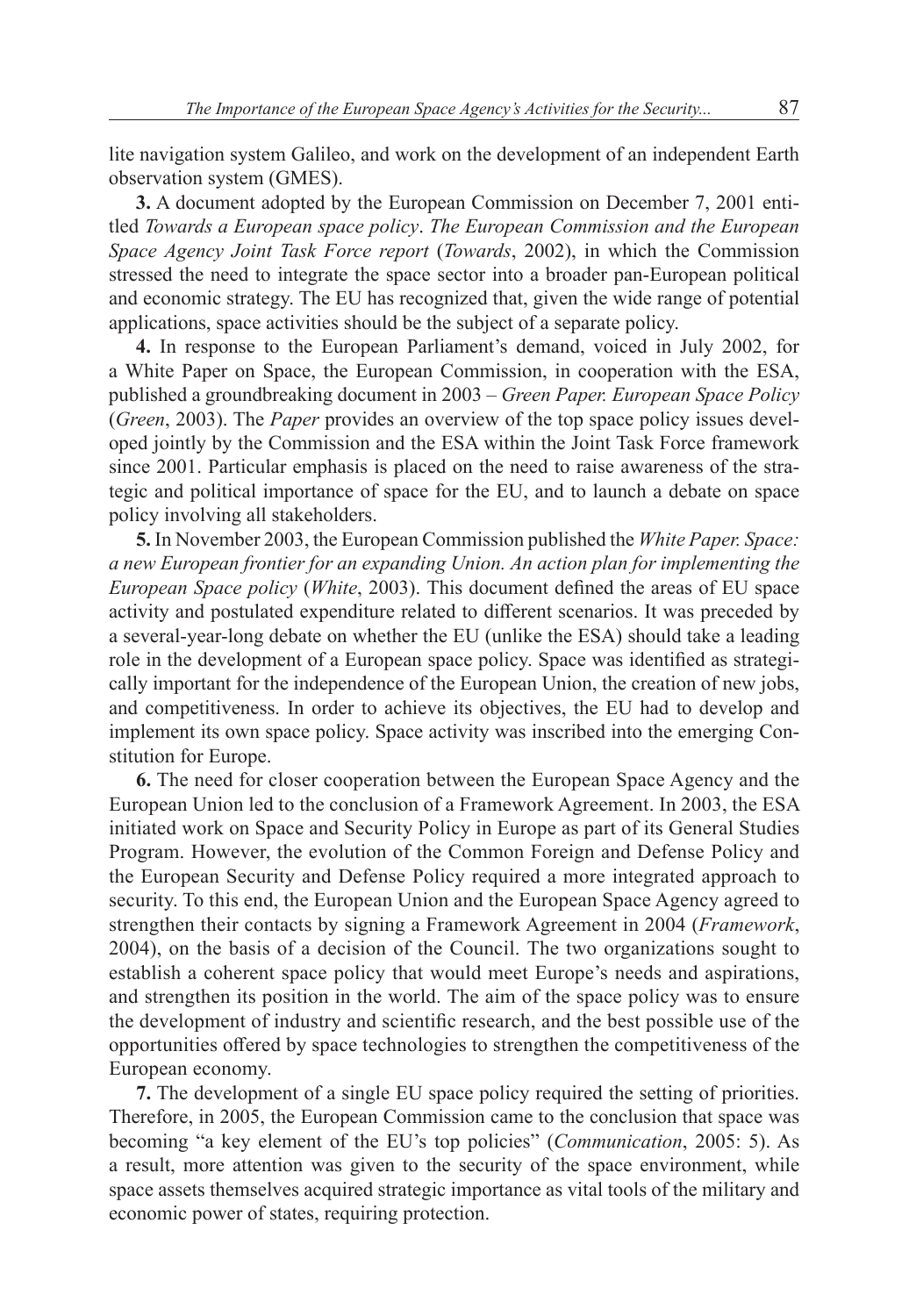**8.** The EU's growing interest in space increased the need for the development of a comprehensive space policy. As a result, the European Union, the European Space Agency, and member states jointly developed a European Space Policy, which was the culmination of a long process reflecting the growing cooperation between these actors. On May 22, 2007, the Space Council (i.e. the ESA Council of Ministers and the EU Competitiveness Council, meeting jointly) approved a resolution establishing a European Space Policy (*Communication*, 2007). The document aimed to unify and harmonize the work of the two organizations, and also to set strategic objectives for the EU's future space activities, defining its priorities and key functions. The basic principles of the European Space Policy were set out in a Resolution of the Space Council (*Archiwum*, 2007). The previous separate programs were combined, with the assumption that satellite technologies for defense would be used for civilian purposes. It was underlined that the space sector is a strategic resource, contributing to Europe's independence and security. Recognizing that space technologies often have both civilian and defense applications, the document's authors recommended stronger coordination of defense and civilian space programs, particularly in the field of security. The importance of the European Space Policy also lies in the fact that it is the first fully-fledged joint document on all dimensions of space activities, developed and adopted after extensive consultation with EU and ESA member states, as well as industry representatives and other stakeholders, and endorsed by member states. The legal basis for the European Space Policy is laid down in Article 189 of the Treaty on the Functioning of the European Union (TFEU), which gives the EU powers shared with member states on space matters. This has allowed the EU to present two flagship programs, namely *GMES/Copernicus* (*Global Monitoring for Environment and Security*) and *Galileo* (Gruszczak, 2014: 99–100). According to Article 189, in order to promote scientific and technological progress, industrial competitiveness, and the implementation of its policies, the EU will develop a European space policy, promote joint initiatives, support research and technological development, and coordinate the efforts necessary for the exploration and exploitation of space. In this way, the EU and ESA created a political and legal framework for cooperation in the field of space policy, which is defined by the conventions, treaties, and documents of both intergovernmental organizations.

**9.** Since 2007, the EU, ESA and their member states have also been increasingly involved in political and diplomatic initiatives for space security and the idea of sustainable development of the space environment, *inter alia* through the EU's proposal to establish an International Code of Conduct for Outer Space Activities, (ICoC) (Bryła, 2015b). Its objective is to improve the security and stability of operations in space, to build trust between space actors, and to reduce the formation of space debris.

**10.** In July 2008, the European Parliament adopted the *Resolution of 10 July 2008 on Space and security* (*European*, 2008), underlining the importance of space potential for EU security and the fact that the European Space Policy should not contribute to the militarization and weaponization of outer space.

**11.** In September 2008, a Resolution of the Space Council identified space and security as one of the four new EU priorities, underlining the important contribution of the space medium to CFSP/ESDP and the security of European citizens (*Commission*, 2008).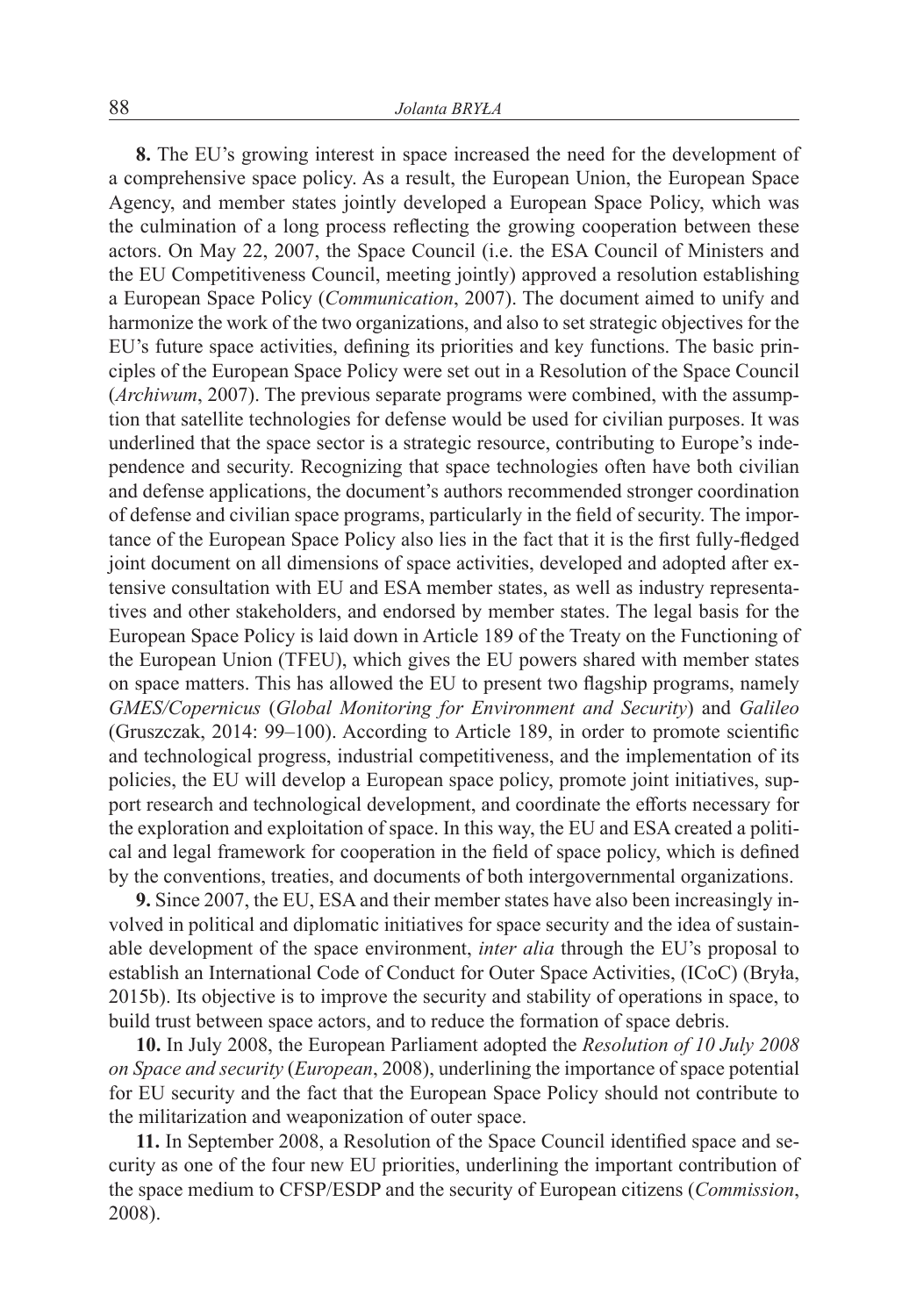**12.** A breakthrough in the evolution of the role of the ESA as an important actor for the security of the EU was the coming into force of the Lisbon Treaty in 2009, establishing space policy as a separate EU policy (*Treaty*, 2007: Art. 2c.3). Under this Treaty, the European Union, for the first time ever, obtained specific powers (shared between the EU and its member states) on space matters (*Treaty on the Functioning*, 2007: Art. 4.3). Since then, one of the aims of the European Space Policy has been the integration of space activities into other EU policies, including transportation and environmental protection.

**13.** A further step towards closer cooperation between the EU and ESA was the European Space Program developed in 2012, forming an integrated plan defining the type of activities, roles and responsibilities of participants, sources of funding and basic principles for its implementation. The body supervising this process is the Space Council. The purpose of the Program is to, *inter alia*, ensure Europe's independence in space-based activity in strategically important areas (such as satellite launch capabilities and satellite observation capabilities). Thus it can be expected that the ESA will be involved in an increasing range of space security functions.

**V.** The European Space Policy has transformed to take into account evolving security needs and, alongside this, the scope of the ESA's activities is changing. The ESA's impact on EU security increased following the launch of the European Framework Cooperation (EFC) on civil protection, security and space-related research by the European Defense Agency (EDA) in 2009. The purpose of the EFC is to coordinate research investments by the EDA, the European Commission and the European Space Agency, with particular focus on dual-use areas for civil security and military users, in order to avoid the duplication of research and to save resources. Examples of the EDA and ESA working together on space projects are the *Multinational Space-based Imaging System* (MUSIS) and a satellite-based data transfer system (Mazurek, 2012: 69). The 2011 EU Space Strategy identified the benefits of space technology and acknowledged that space infrastructure was both a security tool and a critical resource that had to be protected. Services in the area of security obtained from observation, navigation and communication satellites require seamless space security and system stability. It is therefore necessary to take appropriate measures to eliminate the threat to those assets and the environment in which they operate.

**VI.** The year 2016, after a longer break, abounded in documents important for the development of cooperation between the EU and ESA, including in relation to security. In November 2016, at the request of ESA and EU member states, both organizations presented a common vision and long-term objectives for the European space sector. These were subsequently confirmed by the Council of the ESA and the Council of the European Union as a focus of future cooperation. Both the common vision and the objectives took into account the importance of independent space technologies and policies for the security of the EU (*Wspólna*, 2016). What was highlighted as crucial was ensuring European autonomy in accessing and exploiting space as a secure environment, and in the protection of its own infrastructure. A month earlier, the European Commission announced a Space Strategy for Europe – the first document since 2011 setting out the objectives, assumptions and main development directions of European space policy (Frankowski, 2016). It underlined the importance of relations between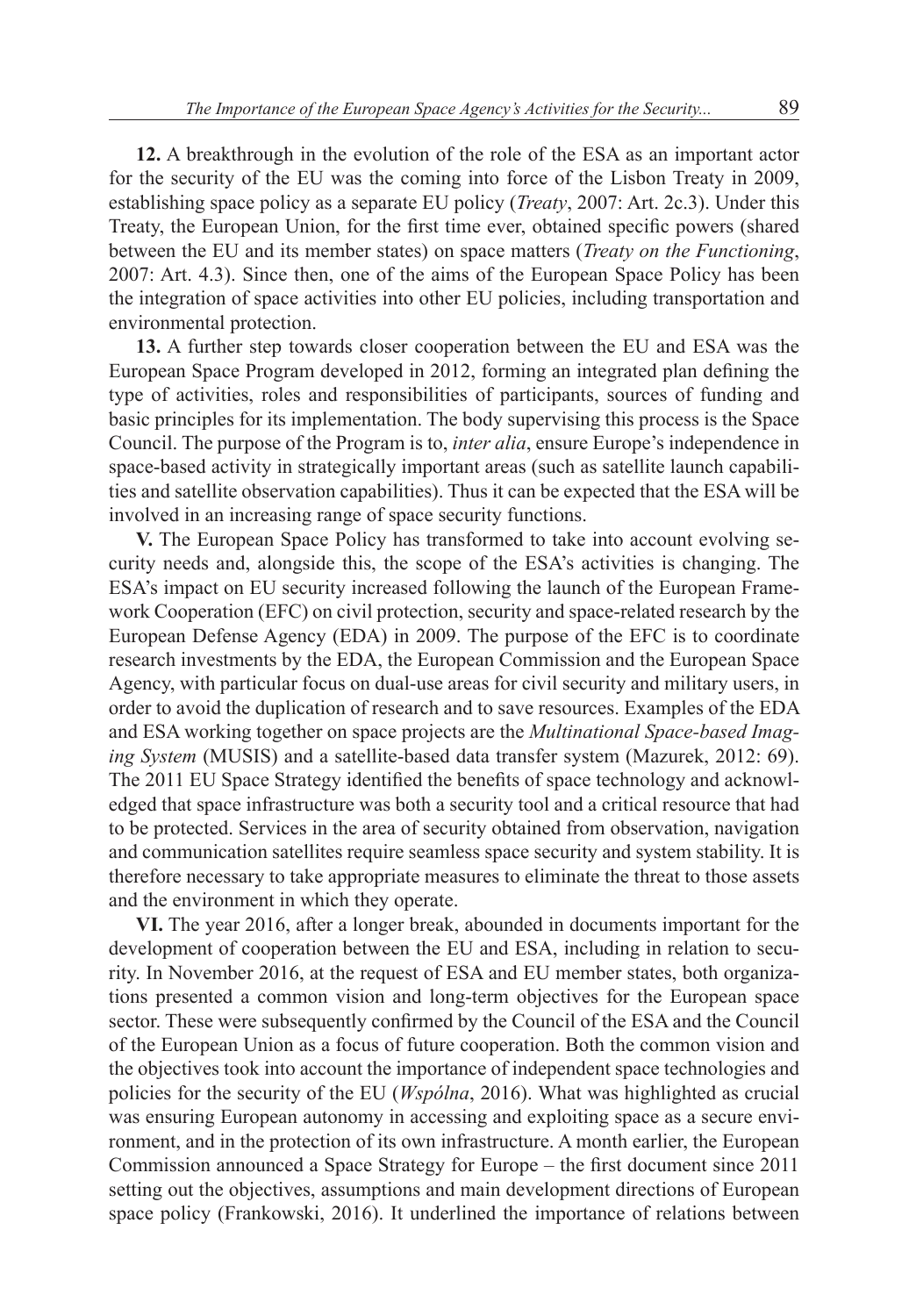the EU and ESA to effectively meet its objectives, taking into account the Agency's technical resources, professional expertise, technical capability and know-how (*Communication*, 2016).

**VII.** However, in order for the ESA to contribute more effectively to the security of the EU in the future, it will be necessary to overcome the obstacles which hinder cooperation between the two organizations, given that the main areas of activity of these organizations are different; for the ESA, space is the focus of its activity, while, for the EU, not only is space one priority among many, but additionally, the EU's powers and capabilities are shared with its member states. A number of difficulties related to the above are highlighted in the 2012 Communication from the European Commission to the Council and the European Parliament on the establishment of appropriate relations between the EU and ESA (*Communication*, 2012). This document identifies the following structural obstacles in the current relationship between the EU and ESA:

**1.** Incompatibility of financial regulations; the European Union and the ESA operate under different rules, which must coexist within the ESA. The funding for projects implemented by the EU is based on the principle of competitiveness, whereas the ESA does so on a geographical return basis. This generates problems, especially in the case of space programs which are co-funded by the ESA and the EU.

**2.** Asymmetric membership; the EU and ESA differ in membership, with the European Union having 28 member states while the European Space Agency comprises 21 EU member states and Switzerland. This means that not all ESA member states are members of the European Union or NATO at the same time. For example, Switzerland – a founding member of and active participant in the European Space Agency – is not member of the European Union, nor are Canada and Norway (ESA members). Conversely, not all EU members are ESA members – Bulgaria, Cyprus, Latvia, Lithuania, Malta, Slovakia and Slovenia are currently aspiring to join the organization. The current voting system, whereby each member state has one vote in the ESA Council, while key decisions are adopted unanimously, gives disproportionate influence to the non-EU members of the ESA on important EU issues, including security matters.

**3.** Asymmetry in security and defense issues; as the EU increases its capabilities in security and defense matters, following the adoption of the Lisbon Treaty, the EU faces the task of strengthening the links between the civil and defense dimensions of activity in space. However, the fact that ESA members include not only non-EU but also neutral states complicates efforts to formulate a space policy around common security objectives for the EU. Neutral states in particular are very cautious about the potential military use of space.

**4.** The lack of policy coordination mechanisms; the 2004 Framework Agreement between the EU and ESA is not sufficient in terms of coordinating activities. The details must be negotiated on a case-by-case basis, as there is no political mechanism to ensure consistency between ESA activities and other fields of EU policy. This makes longer and complicates the implementation of any program.

**5.** The ESA's lack of political accountability (it does not report to the EP); one potential solution to this problem is the 'absorption' of the Agency by the EU. However, the EU Competitiveness Council in 2014 withdrew from the idea of transforming the ESA into a European Union agency. The ESA remains a separate intergovernmental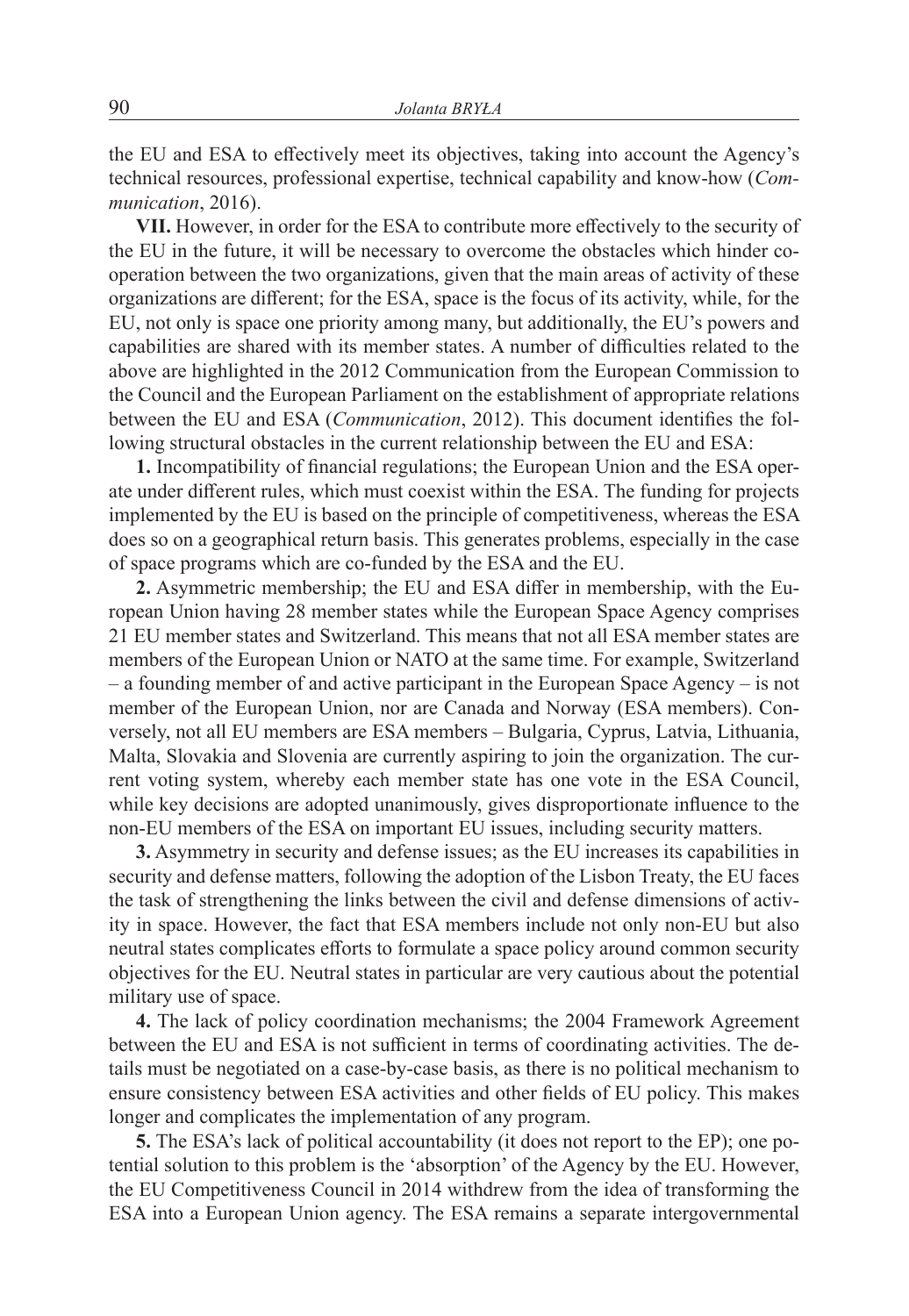organization, with legal personality in member states. The Council shared the European Commission's view that "transforming the ESA into an EU agency would require a political consensus that would be difficult to achieve in the foreseeable future" (Bartkowiak, 2014).

What should be added to this catalog of problems hindering cooperation between the ESA and the EU on matters of security are certain legal aspects of the operation of the ESA. Although neither the EU, as an international law entity (Polkowska, 2011), nor the ESA, as an organization, can accede to any of the five international treaties regulating space activities, the European Space Agency has formally notified the UN Secretary-General that it will respect the rights and obligations arising from the application of two of the five outer space treaties, i.e. the Convention on Registration of Objects Launched into Outer Space of 1975 and the Convention on International Liability for Damage Caused by Space Objects of 1972 (texts: *United*, 2002). As a result, although the EU owns and operates satellites, the satellites are registered by the ESA under the Convention of 1975.

However, perhaps the most important challenge facing the ESA, if it is to contribute to the security of the EU in a rapidly changing environment, is to strike a balance between the civilian and military use of space. This is necessary in view of the inevitable need for the Agency to go beyond its statutory objectives of "providing for and promoting exclusively peaceful cooperation between European States" (*Convention*: Article II). The requirement for the peaceful nature of the pursued objectives significantly restricts the ESA's activities promoting security. Therefore, in order to avoid any ensuing complications, the term 'peaceful' is increasingly interpreted as 'non-offensive' rather than 'non-military,' thus opening the door to dual (civilian-military) activities. This trend seems unavoidable, as shown by the example of the Ariane launch vehicles, which not only are created with the use of military technology but are also used to launch military satellites. Many of the EU's security functions are carried out with the help of satellites (border monitoring, intelligence gathering and, in the event of an armed conflict, the provision of the necessary intelligence to its own forces), which are part of the infrastructure developed for the Copernicus program, even though it was designed as a strictly civilian tool. Currently, most of the technologies used have dual applications.

There is no doubt that the ESA is now essential for the strengthening of European security and defense, as it enables independent access to space, the development of industrial infrastructure, ground infrastructure, and many key technologies and services for data collection, processing and dissemination. This is of fundamental importance for all types of EU actions and activities related to security matters. Any disruption of the availability and operation of space-based systems might have negative consequences for the security of EU member states. The ESA is also one of the few space agencies in the world which carries out activities in almost all fields of space activity (space science, space exploration, Earth observation, rockets, navigation, development of space technologies and their applications, telecommunications, manned space flights). Each of them is directly or indirectly connected with security, in the broadest sense of the term. The ESA, together with some national space agencies in Europe, and the UN Committee on the Peaceful Uses of Outer Space (UNCOPUOS) is also involved in activities to control space debris orbiting close to the Earth which poses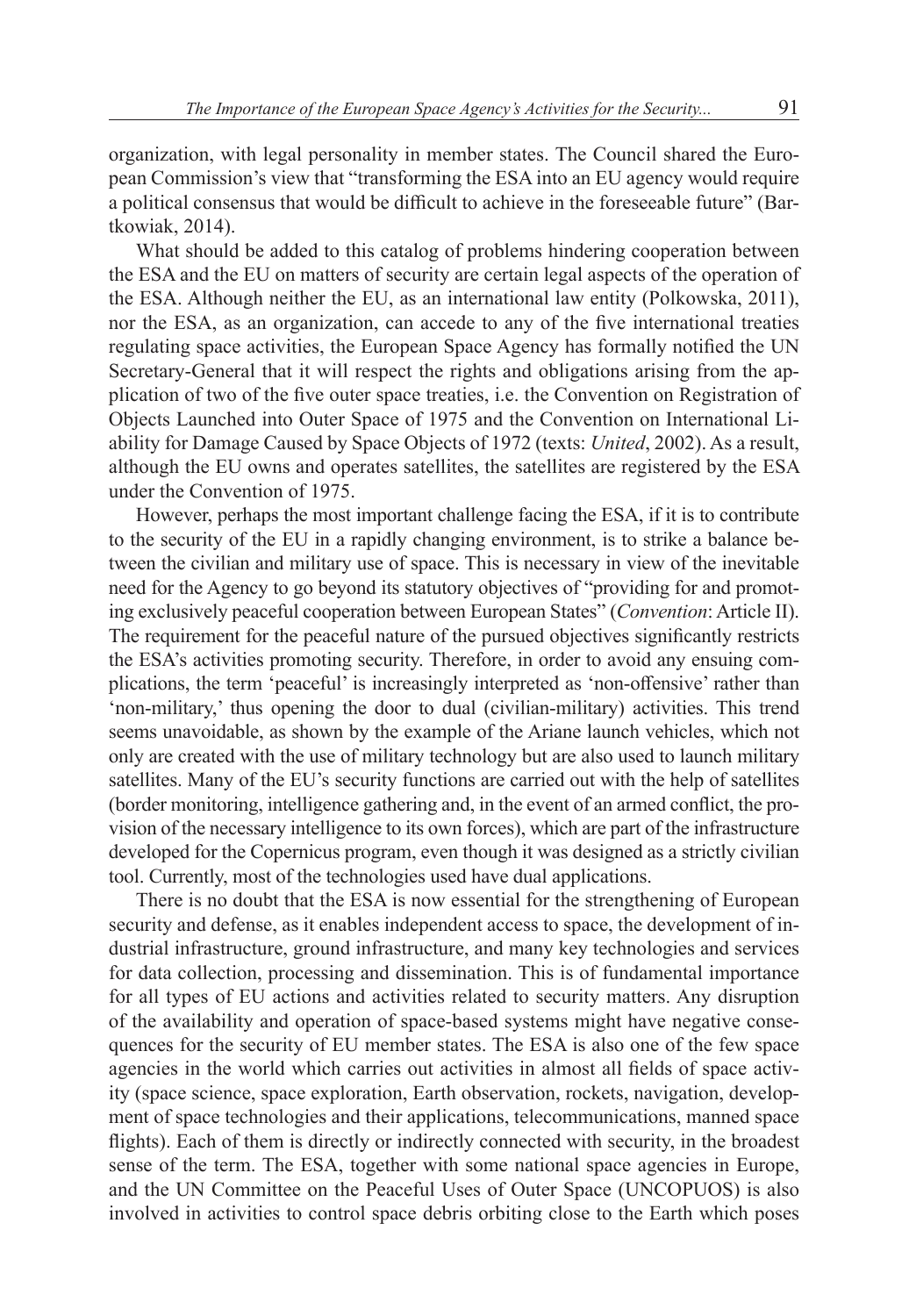a threat to space infrastructure. Nevertheless, it has to be said that the EU's investments in defense-only space activities remain relatively low compared to the leading space powers. Out of all the EU member states, only France, Germany, Italy, Spain and the United Kingdom have prioritized the development and ownership of defensive space programs. It can therefore be expected that the increased importance of ESA activities for the security of the EU will depend not only on the political will of the members of both organizations and the resources available, but also on the interests of the main investors in and beneficiaries of the programs carried out by the ESA, i.e. France, Germany, Italy, the United Kingdom and Spain.

### **REFERENCES**

- *Archiwum wiadomości* (2007), Polskie Biuro do spraw Przestrzeni Kosmicznej, http://www.kosmos. gov.pl/index.php?link=74&news=42, (14.06.2018).
- Bartkowiak H. (2014), *UE odkłada decyzję o zmianach w stosunkach z ESA*, https://kosmonauta. net/2014/05/ue-odklada-decyzje-o-zmianach-w-stosunkach-z-esa/ (14.06.2018).
- Bryła J. (2015a), *Bezpieczeństwo kosmiczne w polityce Unii Europejskiej*, w: *W kręgu nauki o stosunkach międzynarodowych*, (ed.) A. Dudek, Warszawa.
- Bryła J. (2015b), *Wkład Unii Europejskiej w rozwój międzynarodowego reżimu kosmicznego*, "Rocznik Integracji Europejskiej", No. 9.
- *Commission Working Document. European Space Policy Progress Report* (2008), COM(2008) 561 final, Brussels, 11.09.2008.
- *Communication from the Commission to the Council and the European Parliament Establishing appropriate relations between the EU and the European Space Agency* (2012), COM(2012) 671 final, Brussels, 14.11.2012.
- *Communication from the Commission to the Council and the European Parliament European Space Policy* (2007), COM(2007) 2012 final, Brussels, 26.04.2007.
- *Communication from the Commission to the European Parliament, the Council, the European Economic and Social Committee and the Committee of the Regions – 'Space strategy for Europe'* (2016), COM(2016) 705 final, Brussels, 26.10.2016.
- *Communication from the Commission to the European Parliament, the Council, the European Economic and Social Committee and the Committee of the Regions* – *EU Space Industrial Policy Releasing the Potential for Economic Growth in the Space Sector* (2013), COM(2013) 108 final, Brussels, 28.02.2013.
- *Communication from the Commission to the Council and the European Parliament. European Space Policy – Preliminary Elements* (2005), COM(2005) 208 final, Brussels, 23.05.2005.
- *Convention for the establishment of a European Space Agency* (2003), ESA SP-1271 (E), http:// www.kosmos.gov.pl/download/ESA\_Convention.pdf (14.06.2018).
- *Council Resolution of 16 November 2000 on a European space strategy* (2000), Official Journal of the European Communities, C 371, 23.12.2000.
- Czachór Z. (2010), *Europejska Strategia Bezpieczeństwa 2003–2008. Analiza politologiczna*, "Przegląd Politologiczny" No. 2.
- *Dokument Roboczy Parlamentu Europejskiego w sprawie wkładu potencjału kosmicznego w EPBiO* (2008), Parlament Europejski, Komisja Spraw Zagranicznych, 30.01.2008, http://www.europarl. europa.eu/meetdocs/2004\_2009/documents/dt/705/705615/705615pl.pdf, s. 6 (14.06.2018).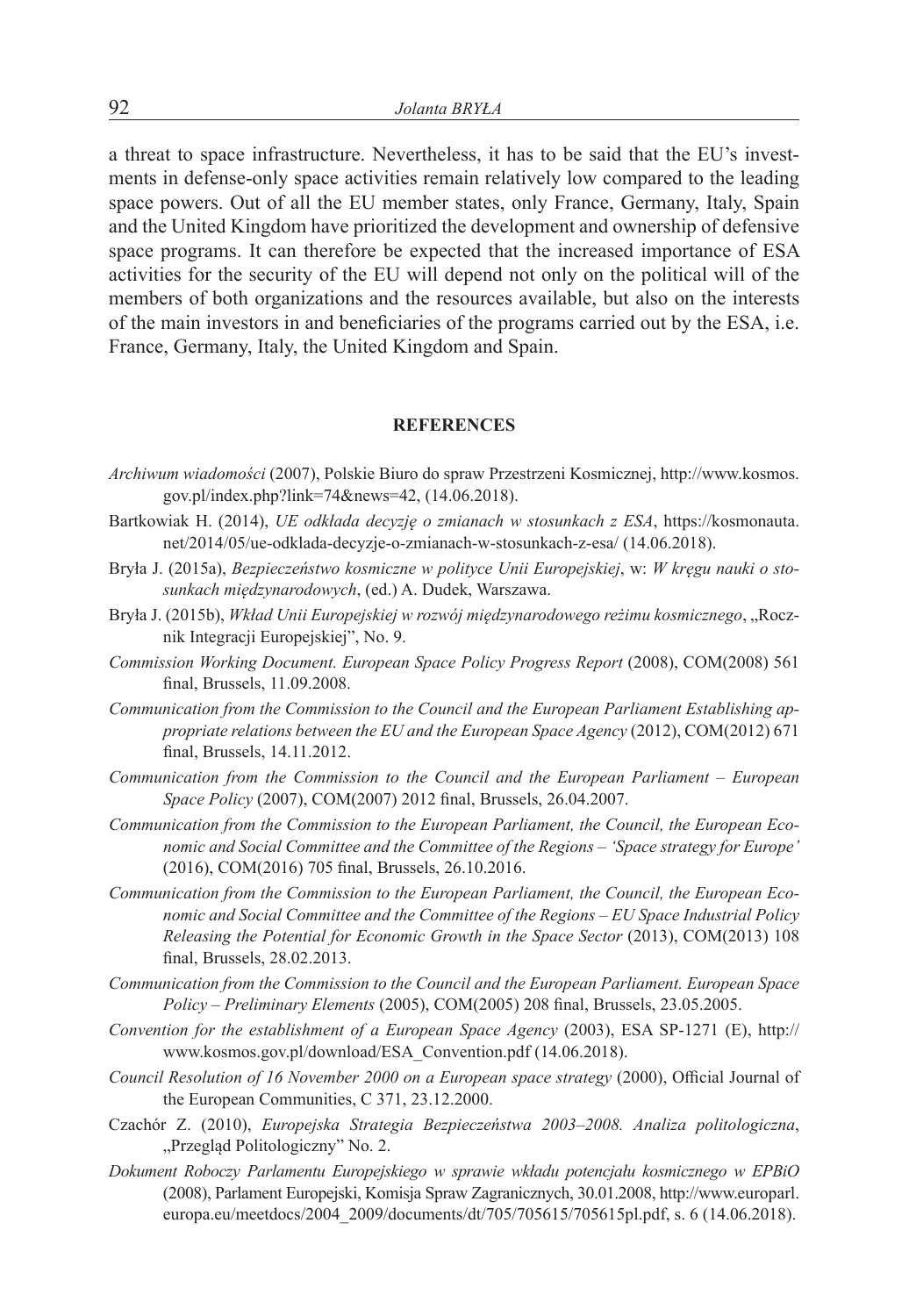- *Europe and Space: Turning to a new chapter* (2001), European Commission, https://publications. europa.eu/en/publication-detail/-/publication/6d250993-e78d-4e43-b81c-e52488c0cbdb/ language-en (14.06.2017).
- *European Parliament resolution of 10 July 2008 on Space and security* (2008), 2008/2030 (INI), http://www.europarl.europa.eu/sides/getDoc.do?type=TA&language=EN&reference=P6- -TA-2008-0365 (14.06.2018).
- *Europejska Agencja Kosmiczna* (2017), Polskie Biuro ds. Przestrzeni Kosmicznej, http://www.kosmos.gov.pl/index.php?link=79&sublink=91&page=1 (14.06.2017).
- *Europejska agenda bezpieczeństwa* (2015), Strasburg, 28.04.2015, https://eur-lex.europa.eu/legalcontent/PL/TXT/PDF/?uri=CELEX:52015DC0185&rid=1 (25.05.2018).
- *Europejska Strategia Bezpieczeństwa. Bezpieczna Europa w lepszym świecie* (2003), Rada Unii Europejskiej, https://www.bbn.gov.pl/ftp/dok/01/strategia bezpieczenstwa ue 2003.pdf (25.05.2018).
- *Framework Agreement between the European Community and the European Space Agency* (2004), Official Journal of the European Union, L 261, 6.08.2004.
- Frankowski P. (2016), *Strategia kosmiczna dla Europy*, "Unia Europejska.pl", nr 6 (241).
- *Green Paper. European Space Policy* (2003), https://www.espi.or.at/images/documents/greenpaper. pdf (2.06.2018).
- Gruszczak A. (2014), *Technologie satelitarne na rzecz bezpieczeństwa Unii Europejskiej*, "Kultura i Polityka: zeszyty naukowe Wyższej Szkoły Europejskiej im. ks. Józefa Tischnera w Krakowie", nr 16.
- Mazurek K. Ł. (2012), *Europejska Agencja Obrony. Działalność i perspektywy*, Warszawa.
- *National Space Policy on August 31, 2006* (2006), https://www.globalsecurity.org/space/library/ policy/national/us-space-policy\_060831.htm (25.05.2018).
- *National Space Policy of the United States of America 28 Jun 2010* (2010), https://www.globalsecurity.org/space/library/policy/national/100628\_national\_space\_policy.pdf (25.05.2018).
- Polkowska M. (2011), *Prawo kosmiczne w obliczu nowych problemów współczesności*, Warszawa.
- *Sektor bezpieczeństwa* (2017), Polskie Biuro do spraw Przestrzeni Kosmicznej, http://www.kosmos. gov.pl/index.php?link=73&group=5&subgroup=10 (14.06.2017).
- *Space security for Europe* (2016), EU Institute for Security Studies Report No. 29, Rapporteurs M. Pellegrino, G. Stang, https://www.iss.europa.eu/sites/default/files/EUISSFiles/Report\_29\_0.pdf (14.06.2018).
- *Strategia bezpieczeństwa wewnętrznego Unii Europejskiej Dążąc do europejskiego modelu bezpieczeństwa*, (2010), JHA Council, March 2010, http://www.consilium.europa.eu/ media/30744/qc3010313plc.pdf (2.06.2017).
- *Towards a European space policy. The European Commission and the European Space Agency Joint Task Force report* (2002), European Commission, https://publications.europa.eu/en/publication-detail/-/publication/34571434-a6d4-47eb-9614-030e6b0151d7 (14.06.2017).
- *Treaty of Lisbon amending the Treaty on European Union and the Treaty establishing the European Community, signed at Lisbon, 13 December 2007* (2007), Official Journal of the European Union, C 306, Vol. 50, 17.12.2007.
- *United Nations Treaties and Principles on Outer Space* (2002), United Nations, New York.
- *U.S. National Space Policy Factsheet* (1996), The White House, Washington, https://www.globalsecurity.org/space/library/policy/national/us-space-policy\_060831.pdf.
- *White Paper. Space: a new European frontier for an expanding Union. An action plan for implementing the European Space policy* (2003), COM(2003) 673, Brussels, 11.11.2003.